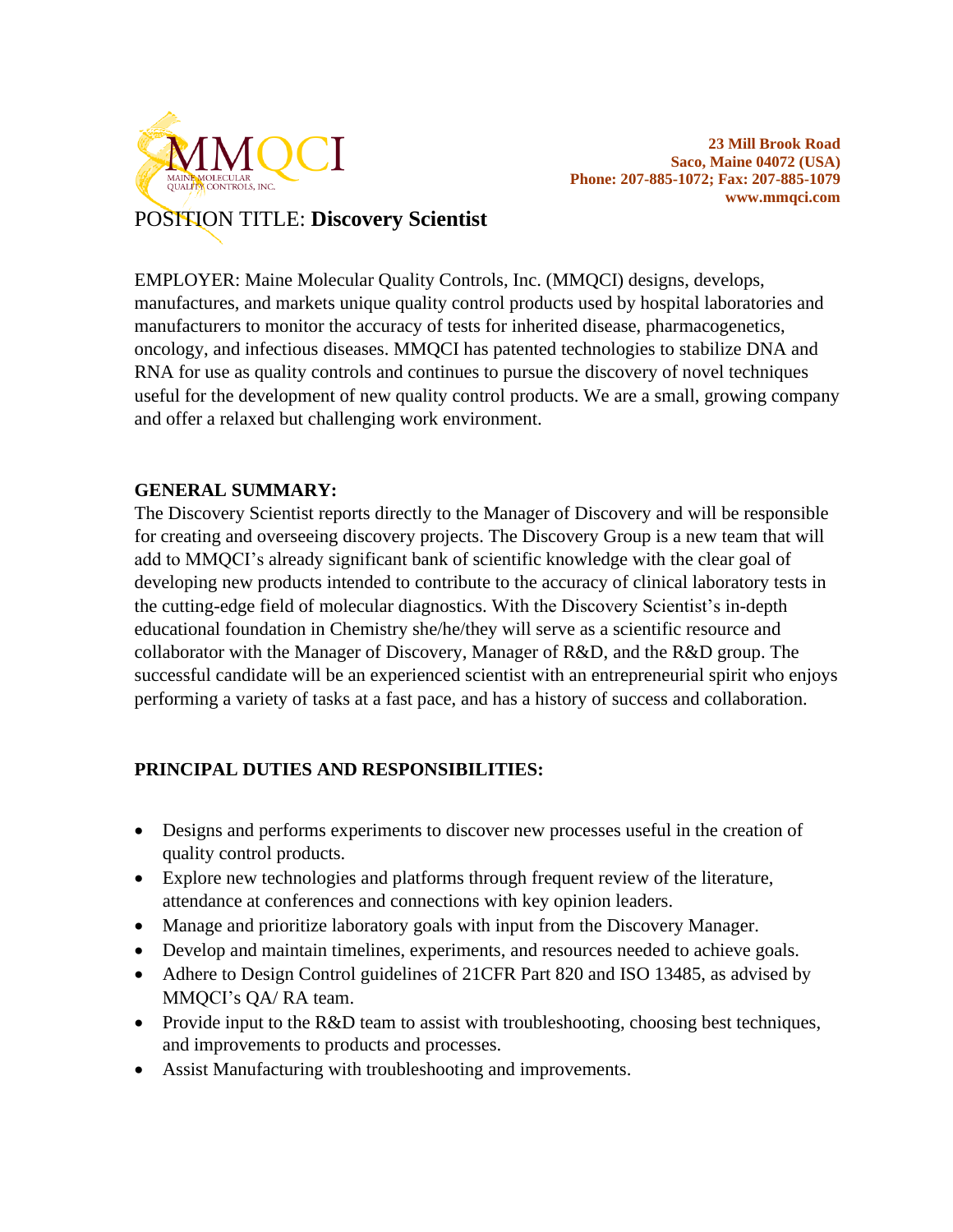- Become thoroughly familiar with clinical lab medicine and how QC is used in the clinical lab.
- Stay current through trade journals such as CAP Today, peer-reviewed journals, and attendance and participation at meetings such as AMP, including presentations at workshops.
- Assist Customer Support team with customer inquiries as needed.
- Contribute to general laboratory support functions.

## **MINIMUM KNOWLEDGE, SKILLS AND ABILITIES REQUIRED:**

1. Ph.D. in Chemistry ( a concentration in biochemistry or molecular biology is preferred but not necessary).

2. Minimum of 7 years of relevant technical laboratory experience (e.g., biomaterials, protein chemistry, analytical chemistry, bioengineering, nanomaterials/nanoparticles, synthetic biology, etc.).

4. Demonstrates inquisitiveness and eagerness to learn.

5. Strong problem-solving skills. Creative problem solving by applying novel approaches or considering solutions from alternative disciplines.

- 6. Strong data analysis and troubleshooting skills.
- 7. Interest in molecular diagnostic assays currently used in hospital labs for patient care

8. Experience and/or interest in molecular biology techniques used in MMQCI's product development and manufacturing, including cloning, sequencing, and qPCR.

9. Interest and up-to-date knowledge of innovative tools and techniques in the candidate's area of expertise.

- 10. Excellent communication, written and oral.
- 11. Proven ability to work with cross functional teams collaboratively and diplomatically.
- 12. Ability to multitask and manage multiple priorities.
- 13. Flexible; accustomed to fast-changing priorities of a small company.

14. Knowledge of cGMP or ISO regulations and understanding of the importance of regulations in product development is a plus.

15. Must be a nonsmoker due to product contamination prevention requirements.

*The above statements are intended to describe the general nature and level of work being performed by people assigned to this classification. They are not intended to be construed as an*

*exhaustive list of all responsibilities, duties and skills of personnel so classified.*

#### **BENEFITS:**

- Medical insurance
- Dental insurance
- Vacation
- Holidays